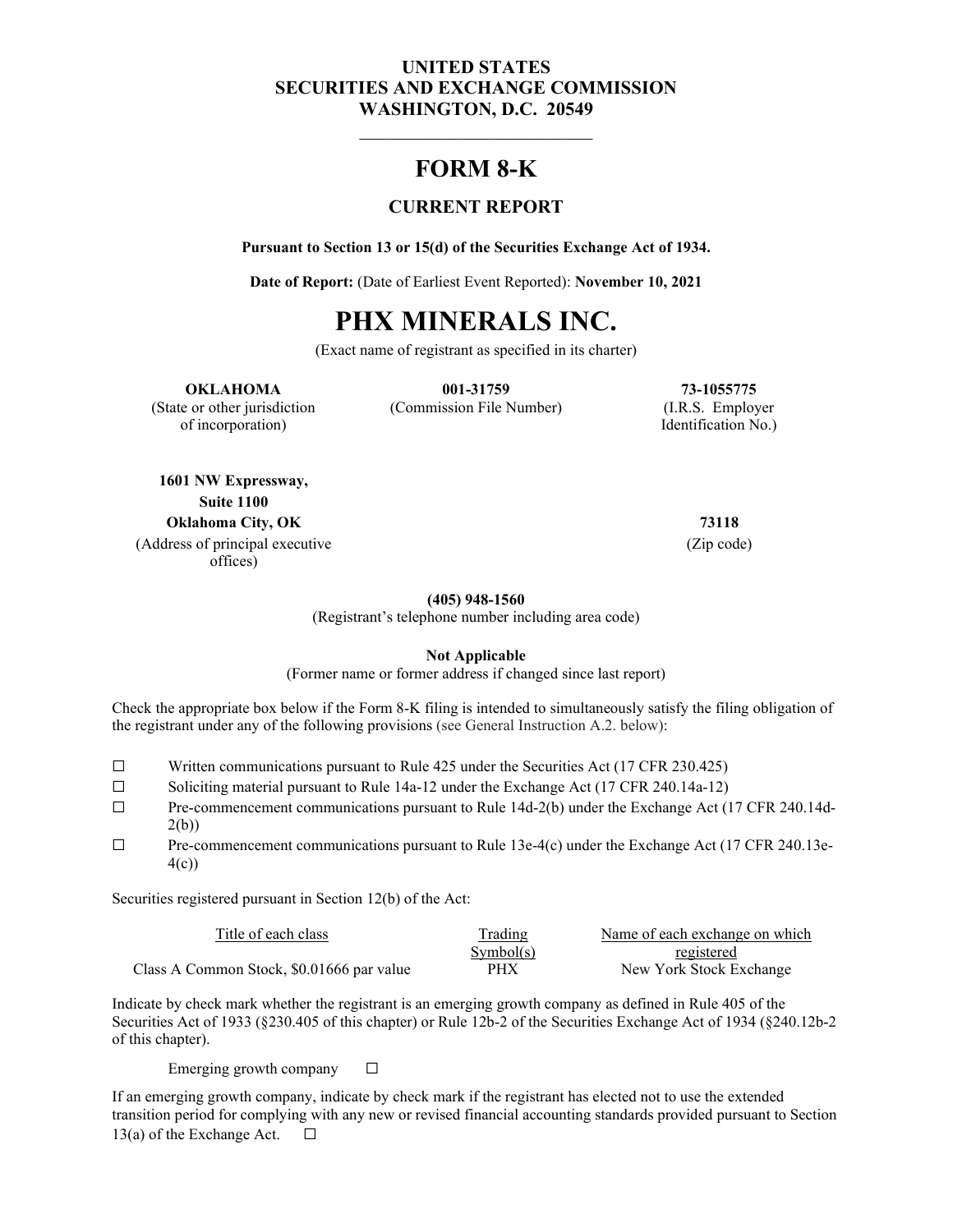#### **Item 1.01 Entry into a Material Definitive Agreement.**

On November 10, 2021, PHX Minerals Inc. (the "Company" or "Buyer") entered into a Purchase and Sale Agreement (the "Purchase Agreement") with Vendera Resources III, LP and Vendera Management III, LLC ("Sellers") to acquire certain mineral and royalty assets primarily located in De-Soto and Caddo Parishes, Louisiana and Nacogdoches County, Texas, for aggregate consideration of \$5,200,000, comprised of \$520,000 in cash, subject to increase to compensate for a Share Reduction (as defined below), and \$4,680,000 of common stock of the Company, or 1,519,481 shares, based on the volume-weighted average closing price of the Company's common stock for the five days ended November 5, 2021 of \$3.08 per share, subject to a reduction in such number of shares (a "Share Reduction"), if necessary, to result in Sellers owning 4.9% or less of the total issued and outstanding shares of Common Stock of the Company at the time of closing (the "Equity Consideration"). The acquisition includes mineral and royalty assets totaling approximately 827 net royalty acres in the Haynesville play. The purchase price under the Purchase Agreement is subject to customary adjustments, including adjustments based on due diligence. The closing of the acquisition is expected to occur on or around December 1, 2021. The acquisition has an effective date of November 1, 2021.

The Purchase Agreement contains customary representations, warranties, covenants and indemnities by each of the applicable parties thereto. The parties' obligations to close the acquisition is subject to certain closing conditions set forth in the Purchase Agreement. There can be no assurance that the conditions to closing the acquisition will be satisfied.

The Purchase Agreement includes registration rights relating to the Equity Consideration pursuant to which the Company agrees to register with the Securities and Exchange Commission (the "Commission") the shares of common stock constituting the Equity Consideration. The Company agrees to file a resale registration statement with the Commission within 30 days of closing the transaction and to use commercially reasonable efforts to cause such registration statement to be declared effective as soon as reasonably practicable after the filing thereof.

The above description of the material terms and conditions of the Purchase Agreement does not purport to be complete and is qualified in its entirety by reference to the full text of the Purchase Agreement, which is filed as Exhibit 10.1 hereto.

#### **Item 3.02 Unregistered Sales of Equity Securities.**

The information in Item 1.01 of this Current Report on Form 8-K is hereby incorporated by reference into this Item 3.02. As described in Item 1.01, upon the closing of the acquisition pursuant to the Purchase Agreement, the Company has agreed to issue the Equity Consideration to Sellers. The issuance of the Equity Consideration is expected to be undertaken in reliance upon the exemption from the registration requirements of the Securities Act of 1933, as amended (the "Securities Act"), afforded by Section 4(a)(2) thereunder, since the issuance will not involve a public offering. No underwriters will be involved in the issuance of the Equity Consideration and the Company will pay no underwriting discounts or commissions.

#### **Item 7.01 Regulation FD Disclosure.**

On November 10, 2021, the Company issued a press release announcing the Company's entry into the Purchase Agreement. A copy of the press release is attached as Exhibit 99.1 hereto and is incorporated herein by reference.

In accordance with General Instruction B.2 of Form 8-K, the information in Item 7.01 of this Current Report on Form 8-K, including the attached Exhibit 99.1, is being furnished pursuant to Item 7.01 and shall not be deemed to be "filed" for purposes of Section 18 of the Securities Exchange Act of 1934, as amended (the "Exchange Act"), or otherwise subject to the liabilities of that section, and shall not be deemed to be incorporated by reference into any of the Company's filings under the Securities Act or the Exchange Act, whether made before or after the date hereof and regardless of any general incorporation language in such filings, except to the extent expressly set forth by specific reference in such a filing.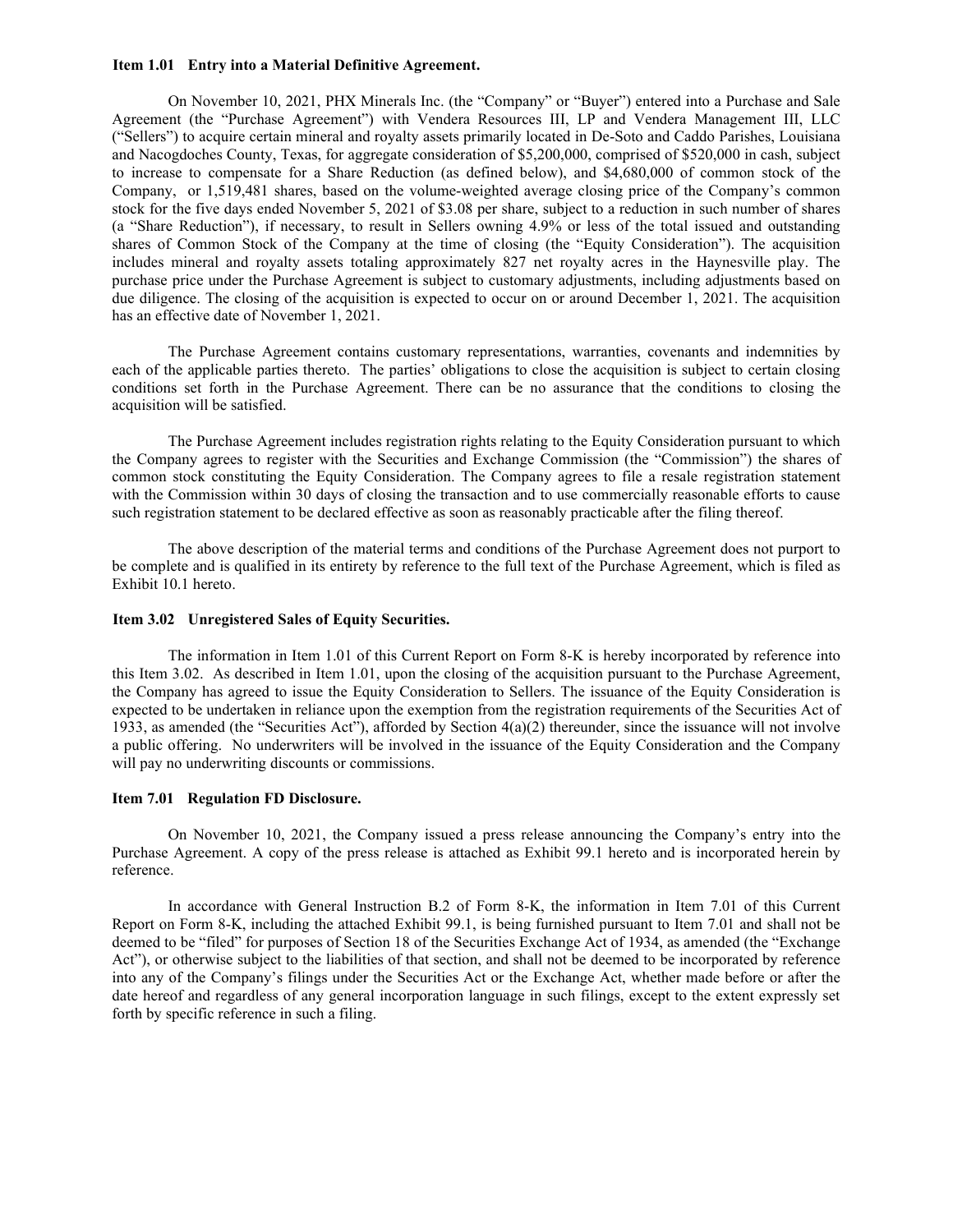### **Item 9.01 Financial Statements & Exhibits.**

| (d) Exhibits |                                                                                                                                                                                            |
|--------------|--------------------------------------------------------------------------------------------------------------------------------------------------------------------------------------------|
| Exhibit      |                                                                                                                                                                                            |
| No.          | <b>Description</b>                                                                                                                                                                         |
| $10.1*$      | Purchase and Sale Agreement, dated November 10, 2021, by and between PHX Minerals Inc., as Buyer,<br>and Vendera Resources III, LP and Vendera Management III LLC, collectively as Seller. |
| 99.1         | Press Release of PHX Minerals Inc. dated November 10, 2021.                                                                                                                                |
| 104          | Cover Page Interactive Data File (embedded within the Inline XBRL document).                                                                                                               |

\* The Purchase and Sale Agreement contains schedules and exhibits that have been omitted pursuant to Item 601(b) of Regulation S-K. The Company agrees to furnish a supplemental copy of any such omitted exhibit or schedule to the Securities and Exchange Commission upon request.